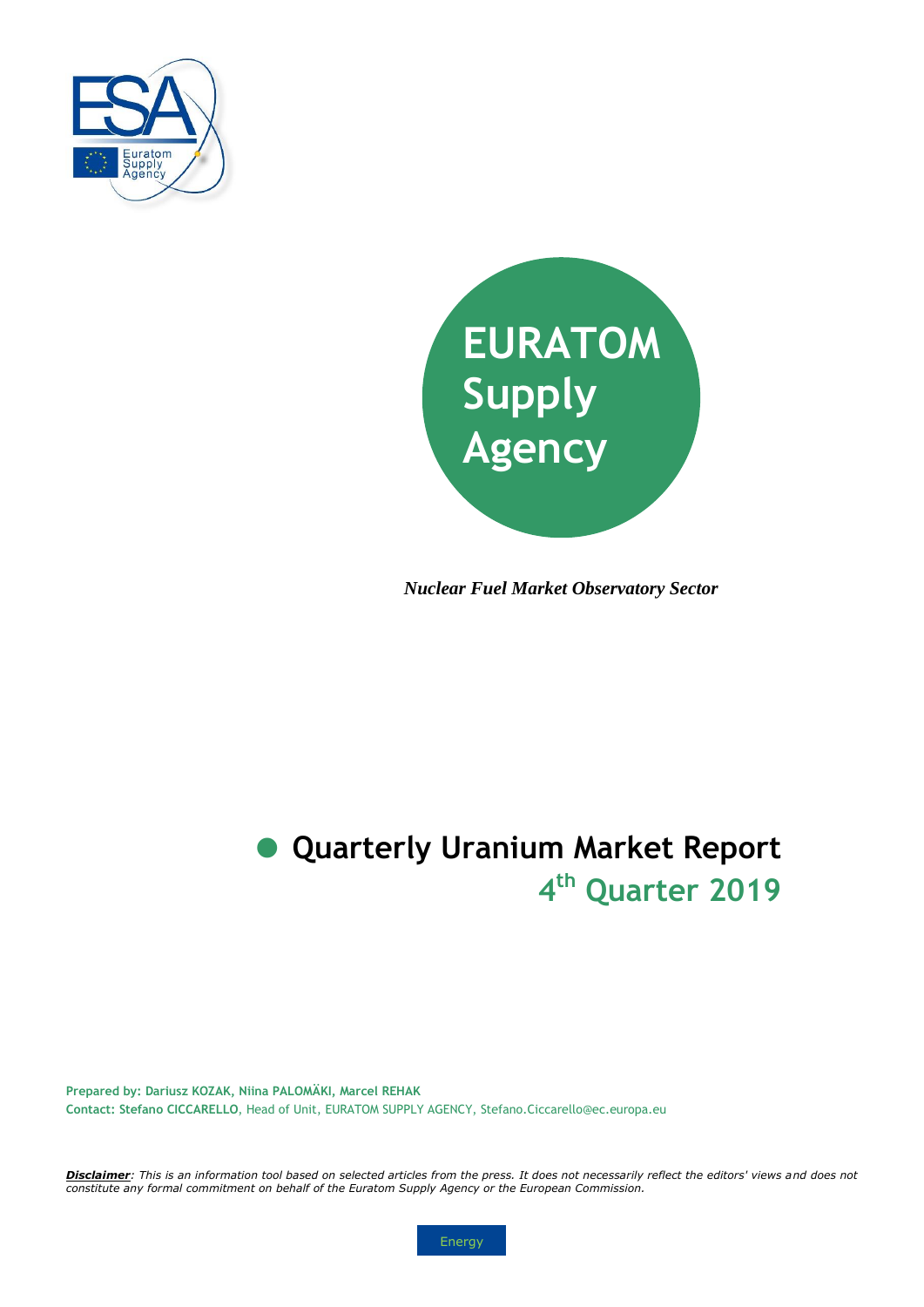### **International and EU developments**

International Atomic Energy Agency (IAEA) held in October International Conference on Climate Change and the Role of Nuclear Power. The conference underlined the importance of the nuclear energy - forming baseload lowcarbon electricity- to achieve climate change and sustainable development. Common forum is however needed for discussion between nuclear and renewable energy proponents on how to work together towards a common target of climate change, and to ensure integration of both within one system.

The important role of nuclear energy in Europe - generating 50% of low-carbon electricity there- on the way to decarbonisation was stressed at the New Nuclear Watch Institute forum organised beginning of November. The event "Nuclear energy as part of Europe's energy mix" discussed the prospects of nuclear power in the long term up to 2050, noting the major role that long-term operations play, and, new-builds. Seamless continuation of nuclear energy in the fight against climate change however necessitates the assessment of alleged rising costs and, the schedules.

Ahead of UN Climate Change Conference COP25 in December, the European Parliament endorsed a position confirming that it "believes that nuclear energy can play a role in meeting climate objectives because it does not emit greenhouse gases, and can also ensure a significant share of electricity production in Europe; considers nevertheless that, because of the waste it produces, this energy requires a medium- and long-term strategy that takes into account technological advances (laser, fusion, etc.) aimed at improving the sustainability of the entire sector."

In December the European Council recognised the nuclear power to play a role in the European Green deal, acknowledging "the need to ensure energy security and to respect the right of the Member States to decide on their energy mix and to choose the most appropriate technologies. Some Member States have indicated that they use nuclear energy as part of their national energy mix."

Furthermore, in December the European Parliament and the Council agreed on the so-called "taxonomy regulation" - criteria to determine whether an economic activity is environmentally sustainable. According to the European Parliament "the text does not preclude or blacklist any specific technologies or sectors from green activities, apart from solid fossil fuels, such as coal or lignite. Gas, and nuclear energy production are not explicitly excluded from the regulation, however. These activities can potentially be labelled as an enabling or transitional activity in full respect of the "do not significant harm" principle."

IAEA`s Low enriched uranium (LEU) bank in Kazakhstan started operation in October 2019 when it received the first shipment of LEU from Orano Cycle (France). In December it subsequently received another shipment of LEU from Kazatoprom (Kazakhstan) which filled up the capacity of the bank, totalling 90mt of LEU. The bank provides assurance to nuclear reactor operators in case of exceptional disruption of supplies of LEU. According to IAEA, its establishment and operation are funded by voluntary contributions from IAEA Member States and other donors totalling US \$150 million – sufficient to cover estimated costs for 20 years of operation.

### **Developments in the Member States**

#### **BELGIUM:**

Support for nuclear energy in Belgium rises, according to the survey preformed for the Belgian Nuclear Forum in 2019. 46% of the respondents would like to keep nuclear energy a part of the electricity mix even after 2025, the foreseen Belgian nuclear phase-out. This is a significant change compared to the results of the same survey conducted in 2017, when only 30% of respondents were in favour.

In November Belgian Tractebel and Spanish Empresarios Agrupados signed the first contract worth €7.6 million for the design of buildings and utilities for Myrhha research facility at the Belgian Centre for Nuclear Research SCK-CEN. Myrhha – Multi-purpose hYbrid Research Reactor for High-tech Applications is the world's first prototype of a subcritical lead-bismuth cooled reactor driven by a particle accelerator.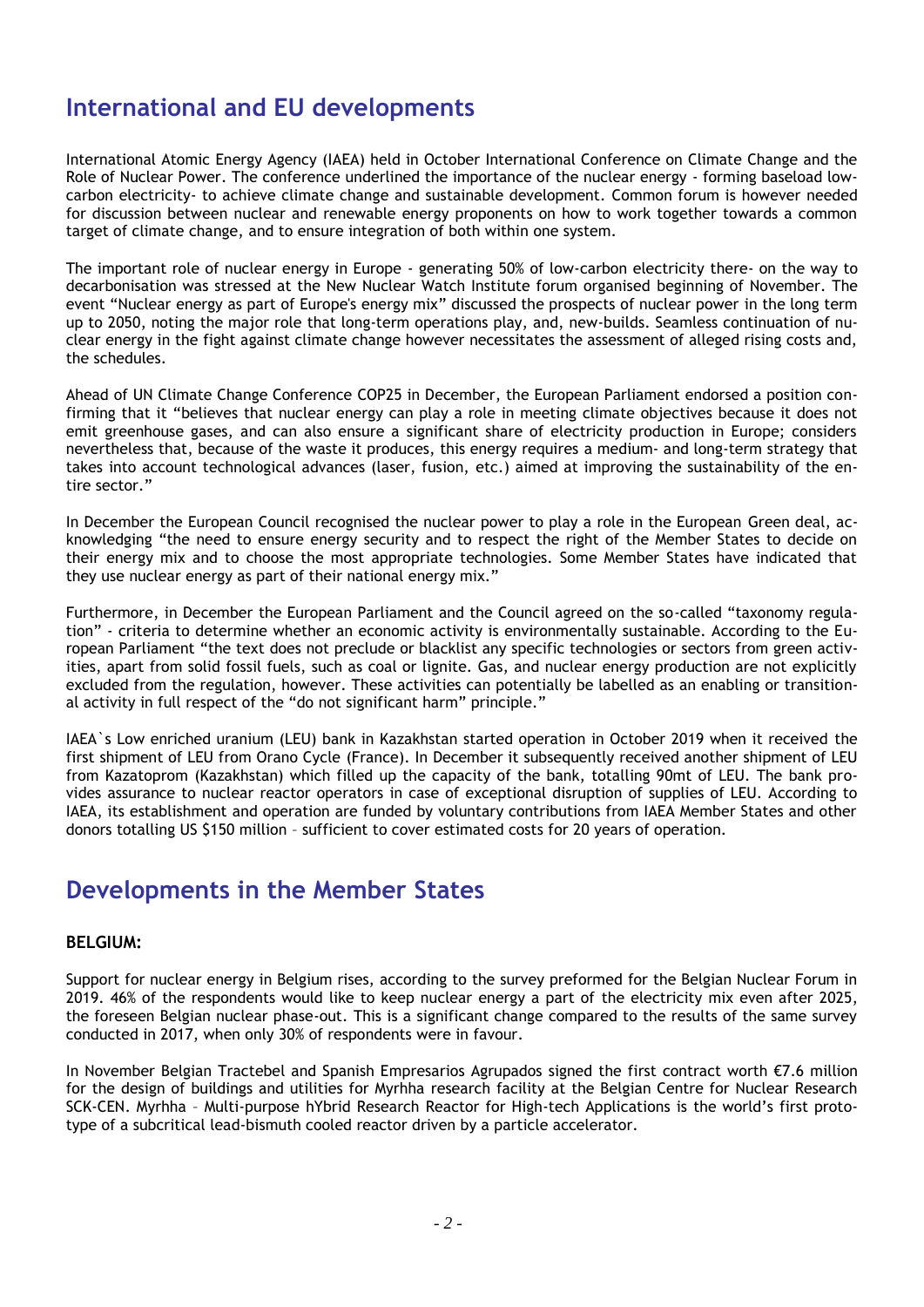#### **BULGARIA:**

Kozloduy NPP unit 6 operational license extended for another 10 years. The unit followed the unit 5 (both VVER-1000), the license of which was extended for a 10-year period in 2017. The units are now authorised to run until 2029 and 2027 respectively.

#### **CZECHIA:**

Czechia needs more reactors in longer term, according to the Minister of Industry and Trade of the Czech Republic, Karel Havlicek. Based on the data in the Mid-term Adequacy Forecast report published in October by the transmission system operator CEPS, due to the phase out of certain power sources (coal) the Czech Republic risks to become dependent on electricity imports by 2030. Therefore the discussion about new nuclear sources, additional to the already known plans for Dukovany NPP extension are to be envisaged in next five years.

#### **ESTONIA:**

Estonia explores small modular reactor (SMR) possibility. GE Hitachi Nuclear Energy and Fermi Energia of Estonia signed a Memorandum of Understanding to cooperate on potential deployment of SMR in Estonia. The SMR considered will be BWRX-300 reactor of Hitachi.

#### **FINLAND:**

Finnish Fortum Oyj is acquiring a majority share of German Uniper SE. Fortum signed an agreement to buy a 20.5% stake in Uniper for €2.3 billion, giving it majority ownership. Uniper spun off from E.ON SE in 2016, it runs conventional and nuclear power plants in Germany, Sweden, and UK. The transaction is subject to regulatory approvals in Russia and US, expected in the first quarter of 2020.

Manufacturing of main components of Hanhikivi-1 NPP started in October when GE Steam Power begun manufacturing the turbine generator for the unit. Forging of the generator rotor is being done at Japan Steel Works Ltd facilities in Japan. Hanhikivi-1 is a VVER-1200 reactor of Russian design, to be built on the Hanhikivi Peninsula.

#### **FRANCE:**

Fuel loading at Flamanville-3 is delayed until the end of 2022, due to the weld repairs, delaying operation until early 2023. The repairs required by French regulator ASN last summer will add €1.5billion to the cost of the construction, coming to the current total of €12.4 billion.

Électricité de France (EDF) estimates €46 billion for six new EPRs to be built in France over next fifteen years. It was reported in November by French newspaper Le Monde, stating that the cost estimate was presented to EDF's board at the end of July. Each reactor could cost €7.5 billion to €7.8 billion. The amounts include €400 million per reactor for dismantling.

EDF and Framatome are developing an optimized EPR to be competitive with natural gas. According to different press sources EDF and Framatome want to improve the EPR design and construction methods to achieve \$77 per MWh over the reactor's 60-year lifespan (2016 prices) reaching the price level of gas, with the additional advantages of energy independence and low-carbon power production.

Framatome announced in December that it signed a cooperation agreement with French Atomic Energy Commission (CEA) and Japanese organizations Japan Atomic Energy Agency (JAEA), Mitsubishi Heavy Industries (MHI), and Mitsubishi FBR Systems Inc. (MFBR) on the development of fast neutron reactors. This agreement follows the successful cooperation of the parties on the Advanced Sodium Technological Reactor for Industrial Demonstration (ASTRID) program.

In December EDF unveiled a plan called "excell" that "will drive the nuclear industry to achieve the highest standards of craftsmanship, quality and excellence". The plan focuses on three major objectives: 1) enhancement of manufacturing quality; 2) boosting skills; and 3) tighter governance of nuclear projects. The plan reserves €100 million for 2020-2021.

#### **POLAND:**

In November, "Poland's energy policy until 2040 – strategy for the development of the fuel and energy sector" (PEP2040) was updated. The draft document taking into account feedback from social consultation assumes,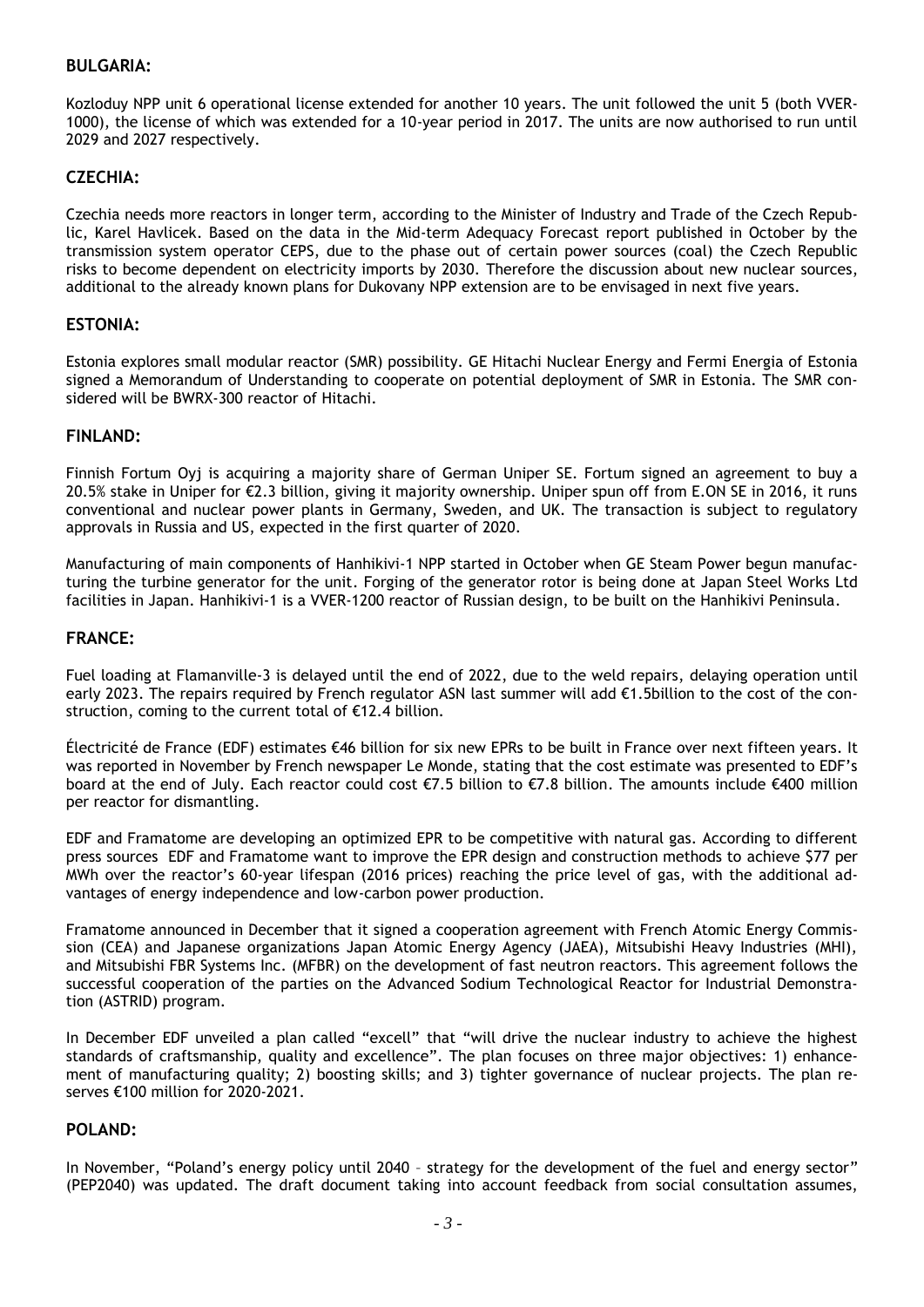amongst others 50%-60% share of coal in electricity generation in 2030 (down from 80% today); 21%-23% renewable energy in final gross energy consumption in 2033 and implementation of nuclear energy in 2033.

The Polish government seeks to secure funds (\$60 billion) to finance the construction of its six reactors and is looking for an investor to buy 49% in the company that will operate them. Financing is expected to be agreed next year for the first reactor, which is expected to be completed in 2033.

#### **ROMANIA:**

Memorandum of Understanding Concerning Strategic Civil Nuclear Cooperation (NCMOU) was signed in September between the U.S. and Romania. The memorandum aims to develop Romania's civil nuclear program and supports the energy security goals of both countries.

#### **SLOVAKIA:**

Mochovce 3 NPP Pre-Operational Safety Review Team (Pre-OSART) mission was completed in December. According to IAEA "the team of experts observed a commitment to safety by the operator and identified a few good performances to be globally shared with the nuclear industry, including implementation of a novel safety system to cool the reactor even when shutdown; an online tool to support event classification and prognosis, in case of emergencies; and an effective way of communicating with external organizations and interested parties to improve the awareness of nuclear power." Following the Pre-OSART mission completion Slovenské elektrárne proceeded to the repeated Unit 3 heating, results of which were to be available in January 2020.

#### **SPAIN:**

In December it was reported that the Administrative Litigation Court of Salamanca in Spain issued a suspension order for the judicial procedure of the Urbanism License (UL) for Salamanca uranium mine of Berkeley Energia Ltd. As a consequence Berkeley's plans for the Salamanca project are hampered. Berkeley filed an appeal at the Retortillo municipality City Council.

#### **SWEDEN:**

In order to maintain and secure technical expertise for its nuclear power plants, Swedish Uniper, Fortum and Vattenfall along with Finnish TVO decided to launch a joint trainee program. Scheduled to start in 2020, the aim of the 15-month programme is to attract 15 university engineers or technicians to undergo a training in Swedish and Finnish NPPs.

Swedish uranium mine Ranstad was released from regulatory oversight. The mine was used for uranium mining in 1965-1969, and was closed due to profitability reasons. It was decommissioned and remediated by the Ranstad Industriecentrum AB.

Swedish support for nuclear energy grows. According to recent polls by Novus published in October, 43% of respondents are open to new builds and 35% would like to continue exploiting the existing fleet until the end of its lifetime. Together it brings 78% support to nuclear energy, up from 71% in 2017. The percentage of opponents fell down to 11%, in contrast of usual 20% in previous years.

#### **UNITED KINGDOM:**

In October, UK government introduced Environment Bill. Calling it "a historic step change in the way we protect and enhance our precious natural environment" the Bill sets the vision and principles to be anchored in law to improve air and water quality, fight plastic pollution, restore habitats for plants and wildlife. A new independent Office for Environmental Protection will be established to cover all climate change legislation and "hold the government to account on its commitment to reach net zero emissions by 2050."

EU agreed to Brexit deadline of 31 January 2020. In October EU leaders reached an agreement to give the UK time until 31 January 2020 to exit the EU.

Plutonium oxide samples from Sellafield were sent to Melox for research. In Orano`s Melox the samples will be examined whether the plutonium could be used in the production of MOX fuel in order to recycle the plutonium stockpiled at Sellafield.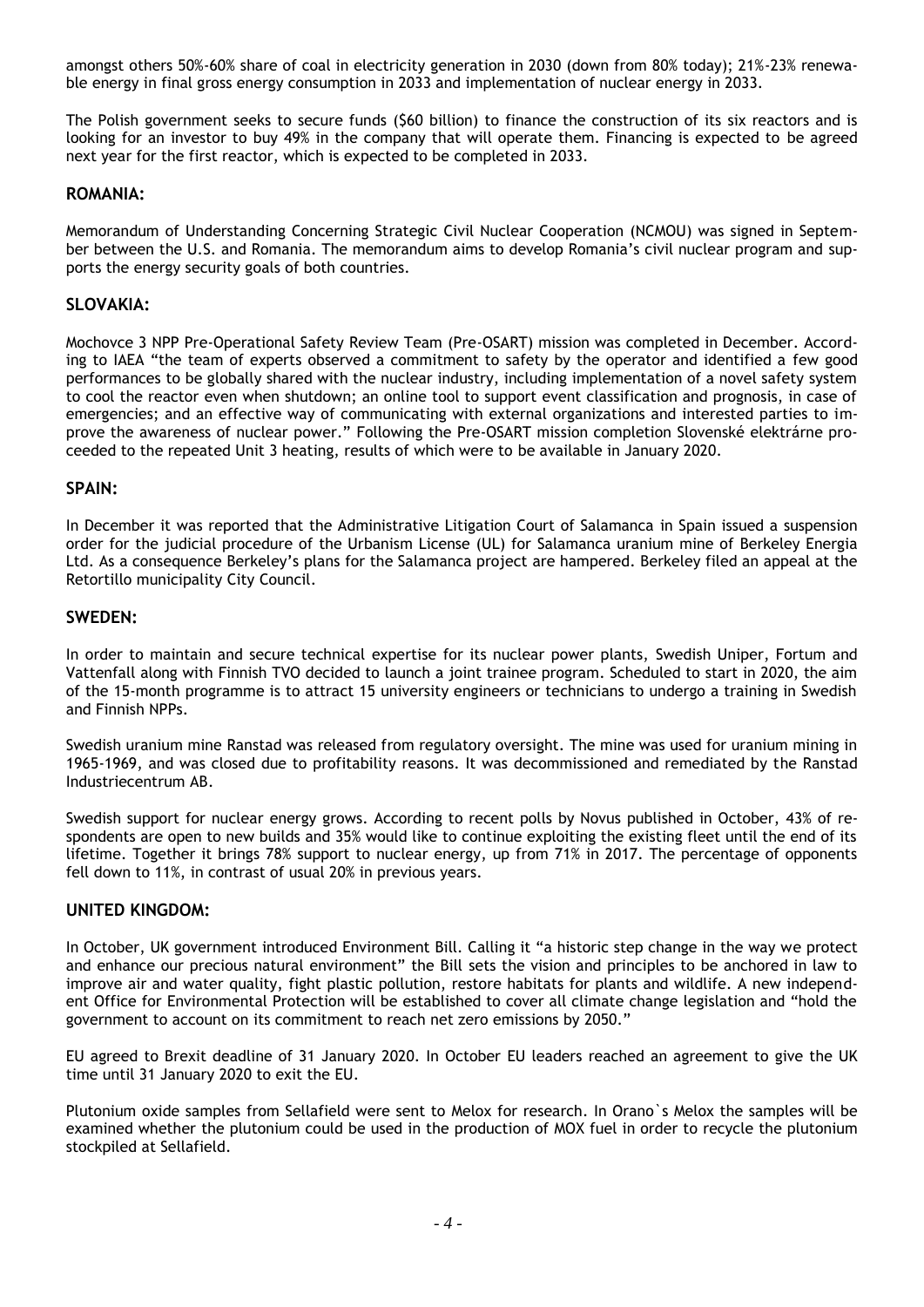### **… and worldwide**

#### **AUSTRALIA:**

Australians` growing public support for nuclear energy has come apparent in October from the survey conducted by Roy Morgan company. The support for nuclear is at 51% (up from 16% in 2011) if nuclear was to be developed to reduce CO2 emissions, and at 45% (up from 11% in 2011) if only to supply Australians the electricity (without CO2 emissions reduction mentioned).

Another survey conducted in October by JWS Research company shows 40% of Australians supporting lifting the ban and 39% supporting the use of nuclear power in Australia. An interesting fact from the survey is, that 54% of respondents were unaware of a nuclear ban in Australia.

#### **INDIA:**

Kazakhstan will again supply India with uranium in 2020-2024. Already in agreement that ended in 2019 and securing 10 000t  $U_3O_8$ , India was to renew agreement with Kazakhstan for the import of Kazakh uranium in the period 2020 to 2024.

#### **JAPAN:**

In November the Nuclear Regulatory Authority approved the application of Tohoku Electric Power Co. to restart Unit 2 of the Onagawa NPP. The reactor was damaged during the earthquake and tsunami in March 2011 and is to still undergo a series of safety "anti-disaster" improvements. The reactor is not expected to start operation before April 2020.

#### **RUSSIA:**

Rosatom signed further agreements with African countries to develop nuclear science and technologies. Russia's state-owned nuclear power company Rosatom is already in negotiations with several African countries concerning nuclear power projects, and additional agreements were signed in October in Russia-Africa Summit. Rosatom proposes to develop complete nuclear industry, including research reactors, scientific centres and assistance in nuclear medicine.

Floating NPP Akademik Lomonosov started electricity generation in December, according to Rosatom. The NPP located in Pevek, Chukotka, was connected to the grid after approval of the regulatory authority Rostekhnadzor.

Technical documentation e-shop was officially launched by Rosenergoatom on its website in December. It will "enable any nuclear power operator in the world find the necessary regulatory and technical documentation on running a Russian-designed nuclear power plant in a single database and order these documents online".

#### **SOUTH-AFRICA:**

In October, the South African 2019 Integrated Resource Plan (IRP), was published. IRP outlines amongst others the plans for nuclear development in the country to, and beyond 2030. It is foreseen to extend the lifetime of the NPP Koeberg to 2044 and the plans are to extend the nuclear programme with the small modular reactors.

#### **SWITZERLAND:**

On 20 December 2019 Swiss utility BKW permanently shut down the Mühleberg nuclear power plant after 47 years of operation. The company informed it would start dismantling and decommissioning works on January 6, 2020, lasting approx. 15 years to finish in 2034.

#### **UKRAINE:**

In December, Ukraine's Energoatom informed that Unit 5 at the Zaporozhye NPP was fully loaded with Westinghouse fuel. Other units will gradually follow over the coming years. Using different fuel supply sources Ukraine wants to ensure better energy security, reducing dependence on Russia.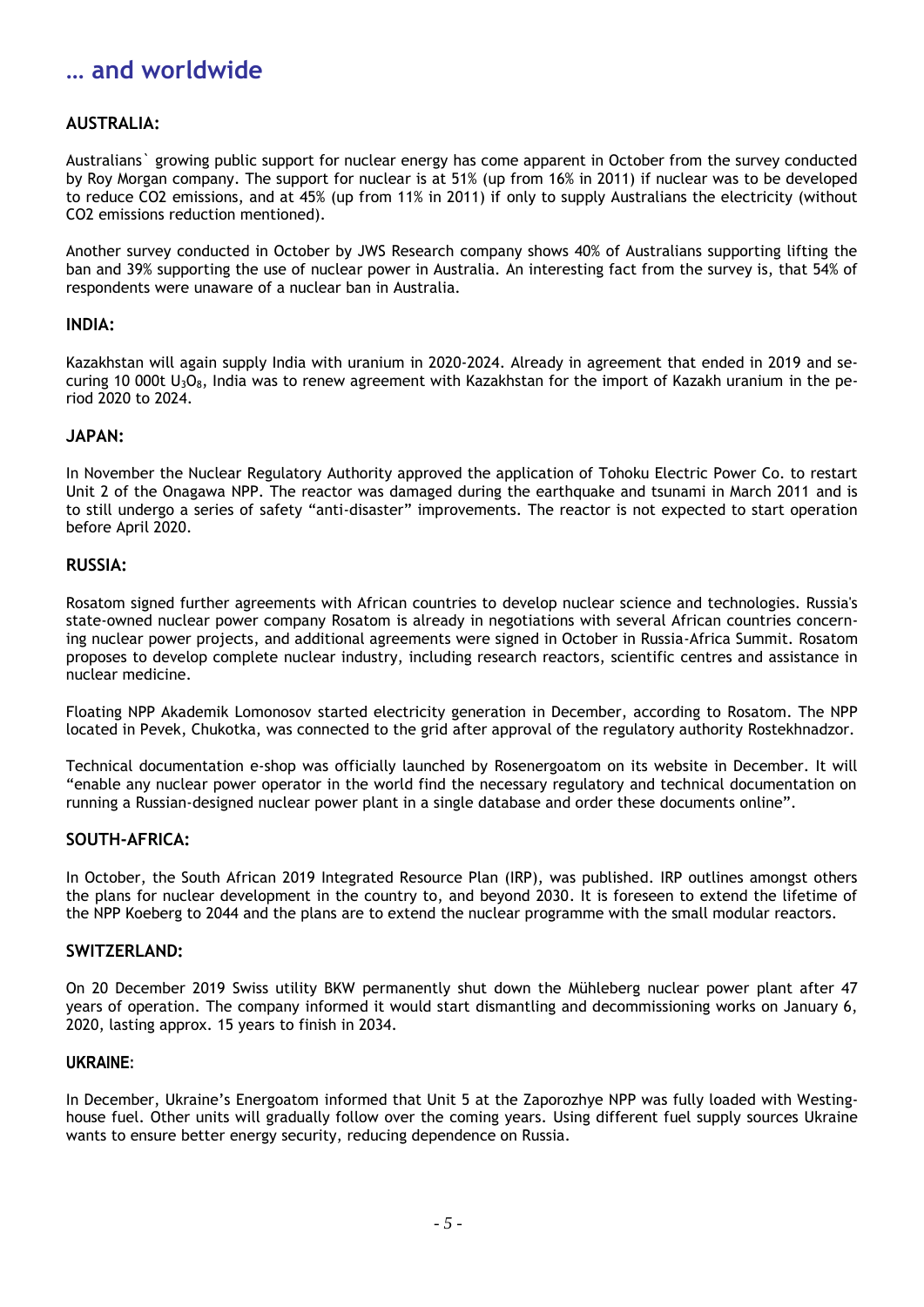#### **USA:**

Westinghouse Electric Co. announced in September that it came to an agreement with Rolls-Royce to buy its North America Civil Nuclear Systems and Services business.

The U.S. withdrawal from the Paris Agreement officially started in November when the U.S. submitted formal notification to the United Nations. The withdrawal will take effect one year from the delivery of the notification.

Centrus Energy Corp. signed a three year contract to demonstrate high-assay, low-enriched uranium (HALEU) production, in November. The company has signed a three-year contract with the U.S. Department of Energy to deploy a cascade of centrifuges to demonstrate production of HALEU fuel for advanced reactors. According to Centrus, "work under the contract will include licensing, constructing, assembling and operating AC100M centrifuge machines and related infrastructure in a cascade formation to produce HALEU at the American Centrifuge Plant in Piketon, Ohio, for the demonstration program."

NuScale Power is designing two microreactors. Steve Mirsky from NuScale mentioned it at the American Nuclear Society winter meeting in November. Two microreactor designs are being developed: 10 to 50 MW micro NuScale power module and a smaller 1 to 10 MW heat pipe reactor. Microreactors were demanded by the US Department of Defence and Department of Energy.

NuScale`s SMR design advanced to phase 5 and 6 of the design certification application review in December when the U.S. Nuclear Regulatory Commission completed the phase four. Final safety evaluation report is expected in September 2020.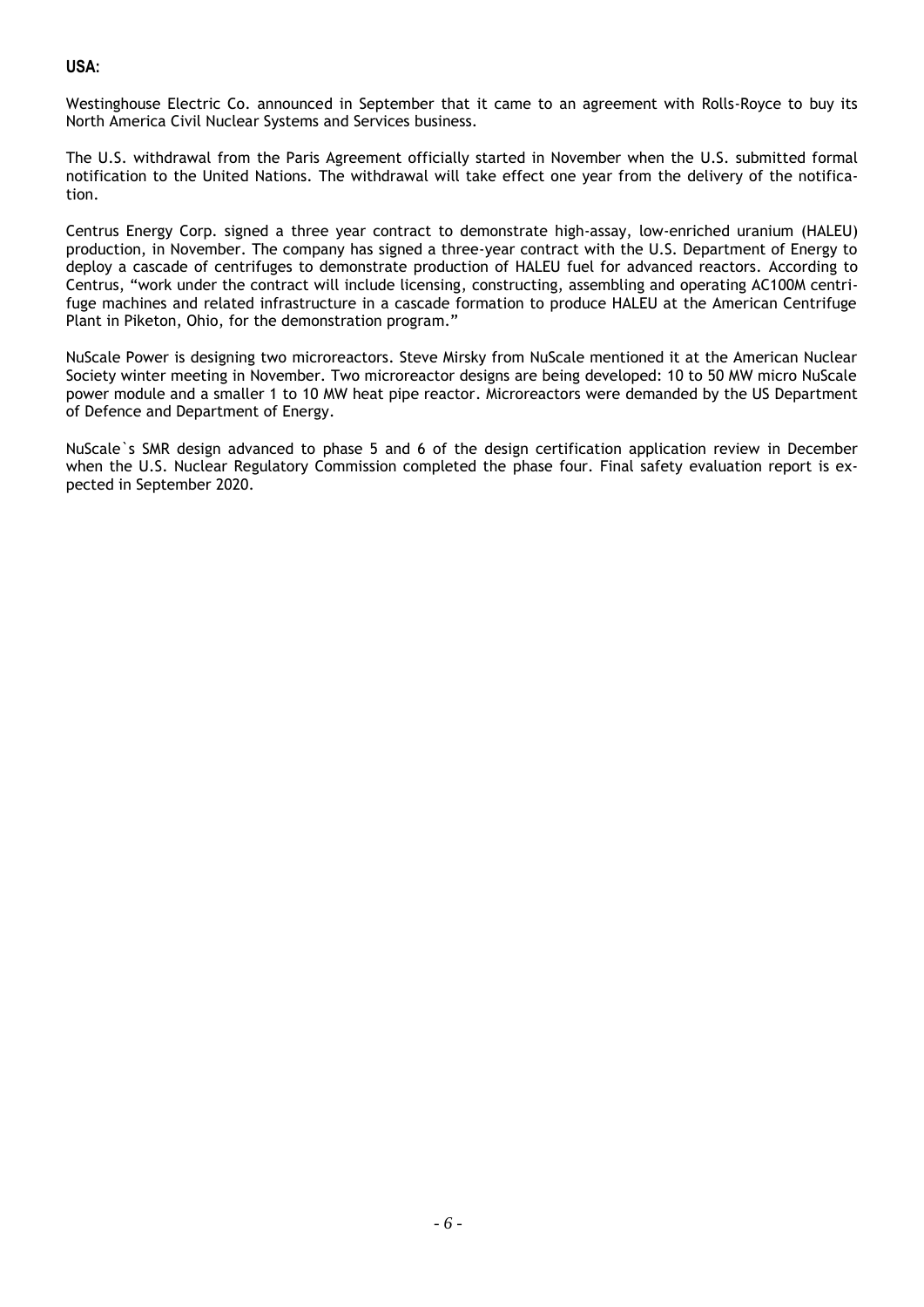### **Uranium production**

COMINAK uranium mine in Niger will shut down in March 2021. Orano and other COMINAK`s shareholders came to the decision due to the mine`s reserve depletion, high operating costs and the sharp drop in uranium prices.

Ukraine plans to increase uranium production in 2020. Ukraine earmarked in its draft budget for 2020 approx. \$5.8 million to support its domestic uranium production. The aim is to reduce Ukraine`s energy dependency on foreign uranium suppliers.

A new mine will be exploited in Kanampalli, India. A mine planned in Andhra Pradesh district in the vicinity of other uranium mines will be the biggest in India. Uranium Corporation of India Ltd expects to reach full scale production in seven years.

Orano established a uranium joint venture company with Uzbekistan. Created in December, the joint venture called Nurlikum Mining LLC (51% Orano, 49% Uzbekistan's State Committee on Geological and Mineral Resources) starts uranium exploration and mining in 2020.

### **Uranium prices**<sup>1</sup>

l

In the fourth quarter of 2019, the UX monthly spot uranium price decreased by more than 2% comparing quarter to quarter and, at the end of December, it accounted for USD 25.00/lb  $U_3O_8$ . It was down by more than 12% compared to the fourth quarter of 2018.

The UX long term uranium price for the fourth quarter of 2019 accounted for USD 32.00/lb  $U_3O_8$  at the end of December which means no change when compared quarter to quarter and in an annual comparison.



<sup>&</sup>lt;sup>1</sup> The market price information in the following chapters: Uranium prices, Conversion and Enrichment is provided with per*mission of the Ux Consulting Company, LLC (UxC) [www.uxc.com.](http://www.uxc.com/)UxC does not bear any legal liability for the use of these data*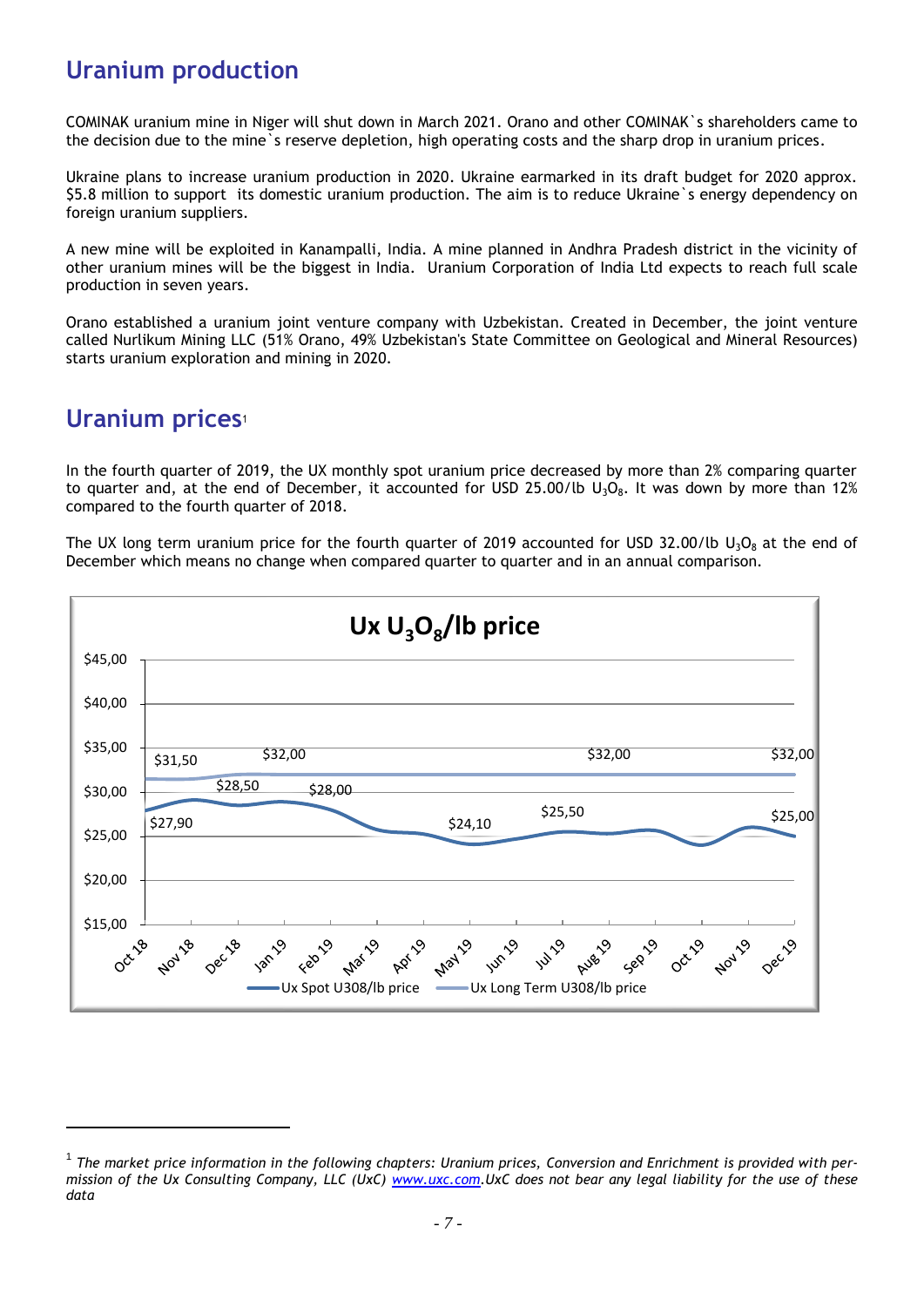# **Conversion**

In the fourth quarter of 2019, UX spot conversion prices in the European Union and in North America increased by 10% compared to the previous quarter and amounted to USD 22.00/kg in the EU and USD 22.25/kg in North America at the end of December. In an annual comparison, they increased by 60% and 65%, respectively.

UX long term conversion prices amounted to USD 17.75/kg in the EU and USD 18.00/kg in North America, which was 1% up, when compared to the previous quarter. They increased by 15% and 16% respectively in an annual comparison.



Electrochemical Plant JSC buys depleted uranium defluorination facility from Orano. The €40 million contract was signed in December, under which Orano will deliver its second facility to the company (first one was commissioned in 2009). The start of operation is expected in 2022.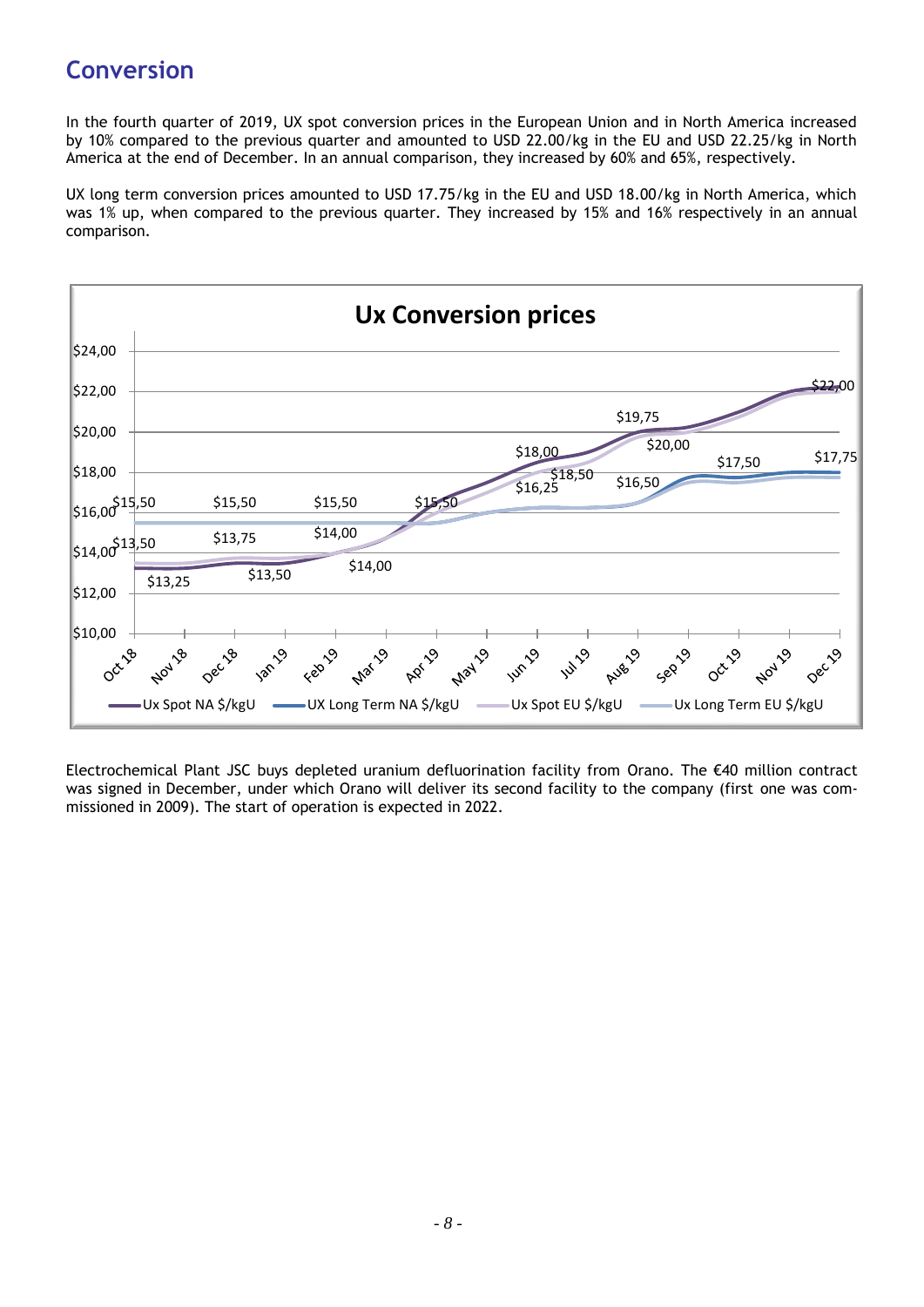# **Enrichment**

At the end of December 2019, the UX spot SWU price amounted to USD 47.00 per SWU and it increased by more than 4% compared to the previous quarter. It was up 20% in an annual comparison.

The UX long term SWU price amounted to USD 49.00 and it was up by more 2% compared to the previous quarter and increased by 20% compared to the fourth quarter of 2018.



According to media, URENCO sent a train carrying 600 tonnes of depleted UF6 from its Gronau facility for reenrichment in Russia. Subsequently the material should be sent back to URENCO. Approximately 30 000 tonnes of depleted UF6 have been shipped to Russia from Gronau since the mid-1990s.

Electrochemical Plant JSC informed in October that works were completed on its new generation 9+ gas centrifuges. It is a part of the modernization of the facility which also received a 30-year life extension, now licensed to operate until 2048.

### **Fuel fabrication**

ESA concluded contract of nuclear fuel supply between Kozloduy NPP and TVEL, in December. The contract guarantees fuel reloads until 2025. At the same time the Bulgarian Ministry of Energy and the Utility committed to step-up fuel diversification efforts.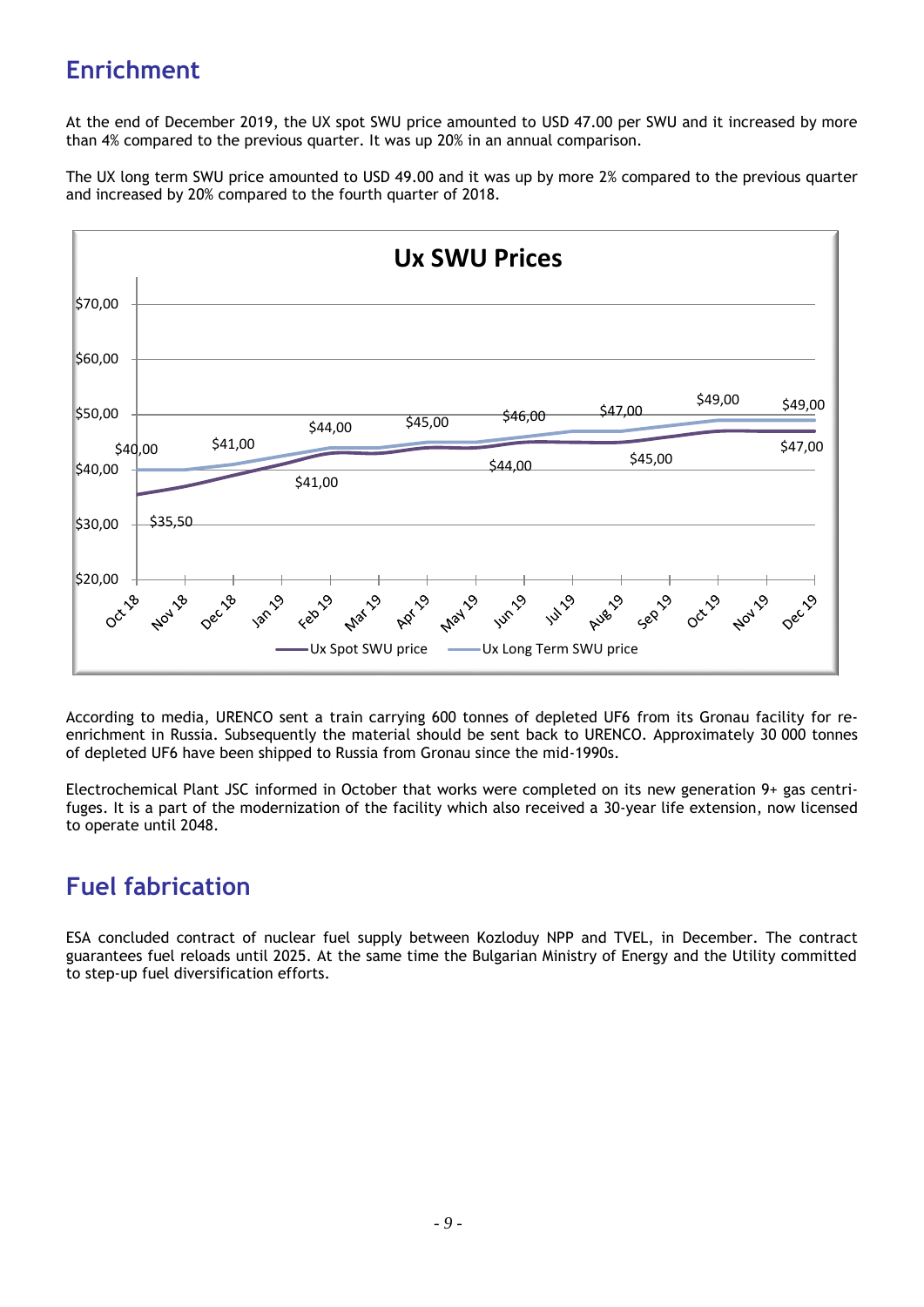### **Nuclear medicine**

SHINE Medical Technologies LLC closed a \$50 million financing with Oaktree Capital Management LP, "to support execution of construction and commercialization plans", the company announced in October. "The financing supports the ongoing construction of SHINE's medical isotope production facility and its commercialization of diagnostic and therapeutic isotopes, including molybdenum-99 (Mo-99) and lutetium-177 (Lu-177)."

The company informed "the establishment of the division enhances the company's ability to focus on filling critical future needs in the rapidly growing therapeutic isotope market, while continuing to leverage its radioisotope production expertise."

The company reported also "the U.S. Nuclear Regulatory Commission (NRC) has accepted SHINE's Operating License Application to operate its medical isotope production facility in Janesville, Wisconsin".

Dual supply of medical isotope iodine-125 collaboration was announced by McMaster University's Nuclear Reactor in Canada and NRG from Netherlands. According to the McMaster University "with one of the three major suppliers ceasing its production of I-125, and the subsequent shutdown of another research reactor, we recognised that, together, we could address the shortage crisis and ensure a steady supply of this life-saving treatment".

OECD/NEA published medical radioisotopes supply report in November. The report "The Supply of Medical Radioisotopes: An Economic Diagnosis and Possible Solutions" describes the situation in the medical radioisotope supply chain and analyses challenges in the provision of technetium-99m and nuclear medicine.

Isotek Systems, TerraPower and the US Department of Energy signed a public-private partnership agreement to use material recovered from a legacy uranium-233 (U-233) inventory at Oak Ridge. Isotek is responsible for the removal of the U-233 and extraction of thorium-229. TerraPower will then use it for the production of Ac-225. This arrangement will give TerraPower the capacity to produce 100 times more cancer treatment doses per year of Ac-225 than the 4 000 doses currently available, the partners said.